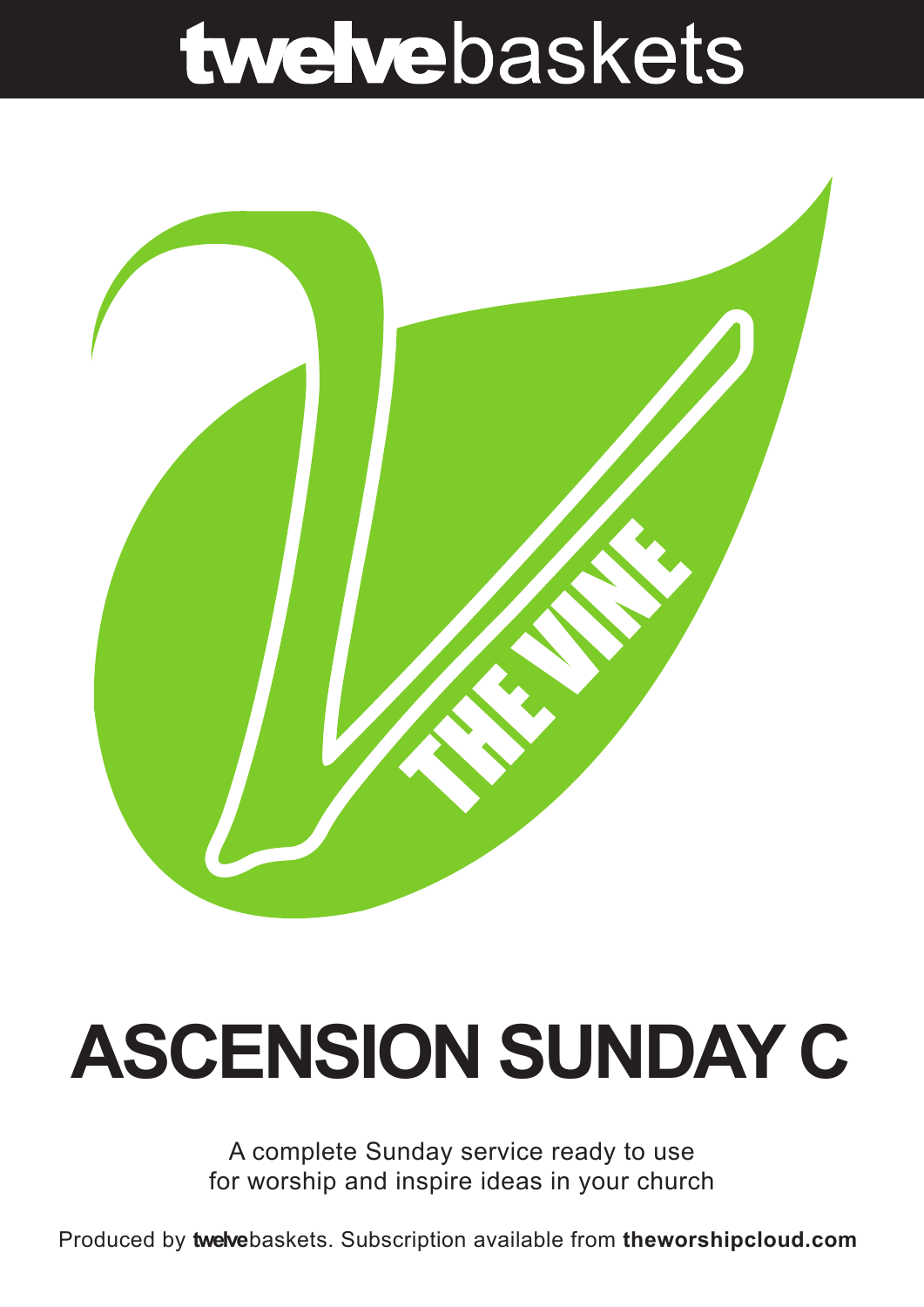**Ascension - Year C**  29th May 2022

## **Order of Service**

Call to worship **Hymn: 300 STF – Hail the day that sees him rise, Alleluia! OR 364 STF – O for a thousand tongues to sing** Opening Prayers The Lord's Prayer All Age Talk **Hymn: 35 STF – The trumpets sound, the angels sing OR 331 STF – King of kings, majesty** Readings: Acts 1:1-11; Ephesians 1:15-23; Luke 24:44-53 Reflections on the readings **Hymn: 348 STF – He is Lord, he is Lord OR 338 STF – There is a Redeemer**  What are you being called to? **Hymn: 293 STF – All heaven declares the glory of the risen Lord OR 332 STF – Lord, I lift your name on high** Intercessions Offering / collection Blessing the offering **Hymn: 319 STF – Christ triumphant, ever reigning OR 313 STF – Thine be the glory Blessing** 

The Vine Services are compiled and produced by twelvebaskets.

**Many more resources and inspiration for this week's lectionary, leading worship and other church use are available on www.theworshipcloud.com.**

Copyright for content is retained by the original author / contributor.



**www.theworshipcloud.com**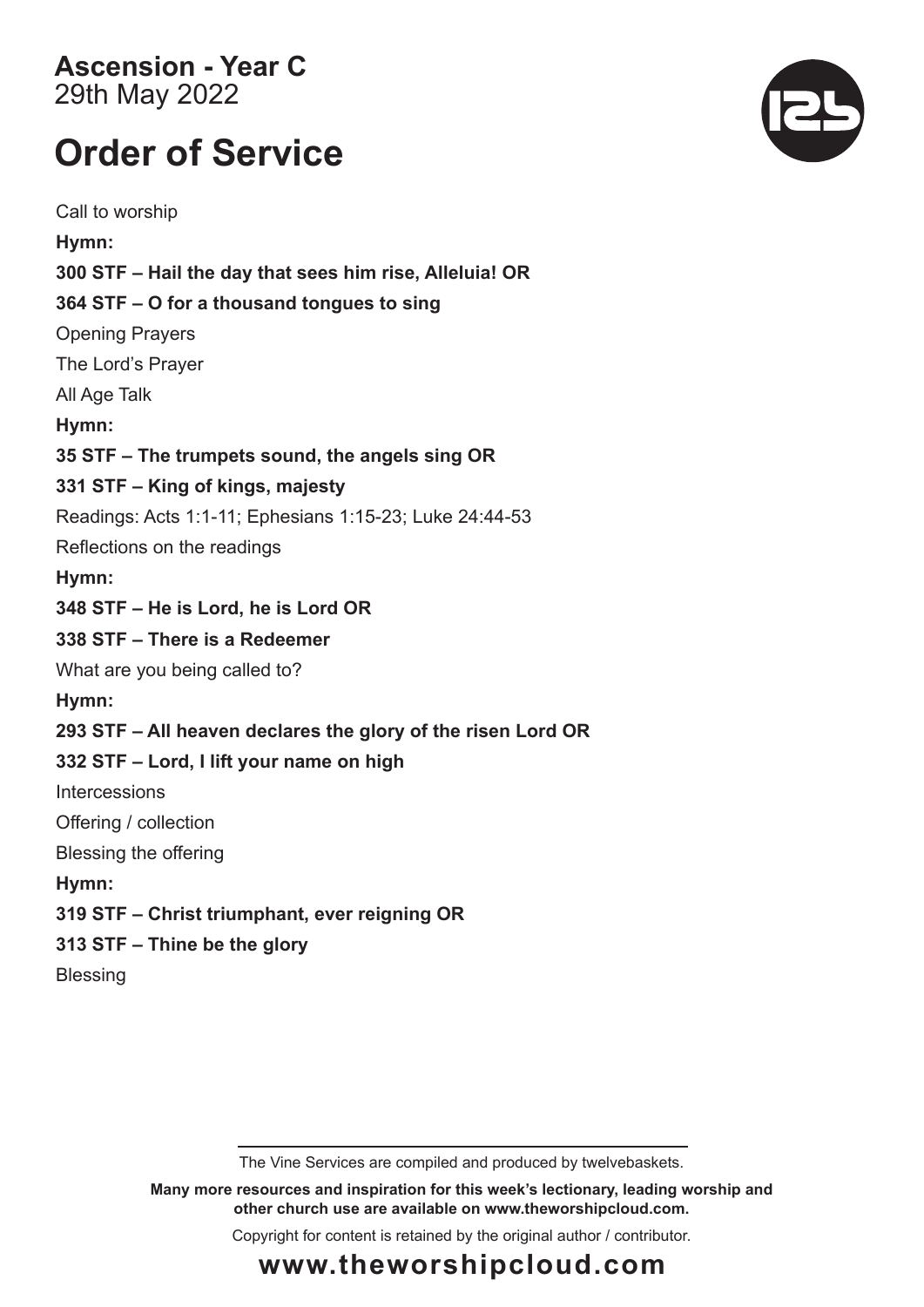#### **Call to worship**

God of all grace,

We come to you, a people seeking connection, seeking meaning, seeking hope. God who comes amongst us,

Make yourself known to us today and show us how to engage in your mission all around us.

In the name of Jesus, by the power of the Spirit, we come. Come amongst us, O Lord.

<span id="page-2-2"></span>Amen.[1](#page-2-0)

#### **Hymn:**

300 STF – Hail the day that sees him rise, Alleluia! OR 364 STF – O for a thousand tongues to sing

#### **Opening Prayers**

Risen Lord, As we gather to remember when you ascended into heaven, We ask that you open our minds to understand your scriptures.

Guide us into a deeper understanding of your words. Help us to draw on your Spirit as we live our lives as your beloved children.

Risen Lord, You lifted your hands to bless as a final act before your ascension.

Help us to gladly receive your blessing.

Give us opportunities to share the joy you have ignited within us, And may our praise to you be loud and plentiful.

Risen Lord, You have prepared a way for us.

Help us to trust in your unfailing love and goodness, And be ready to offer others the same compassion and care that we have received.

<span id="page-2-3"></span>In Jesus' name, Amen.*[2](#page-2-1)*

#### **We say together the Lord's Prayer**

<span id="page-2-0"></span> $1$  Call to Worship written by Tim Baker

<span id="page-2-1"></span>Opening prayers written by Sheila Matthews *[2](#page-2-3)*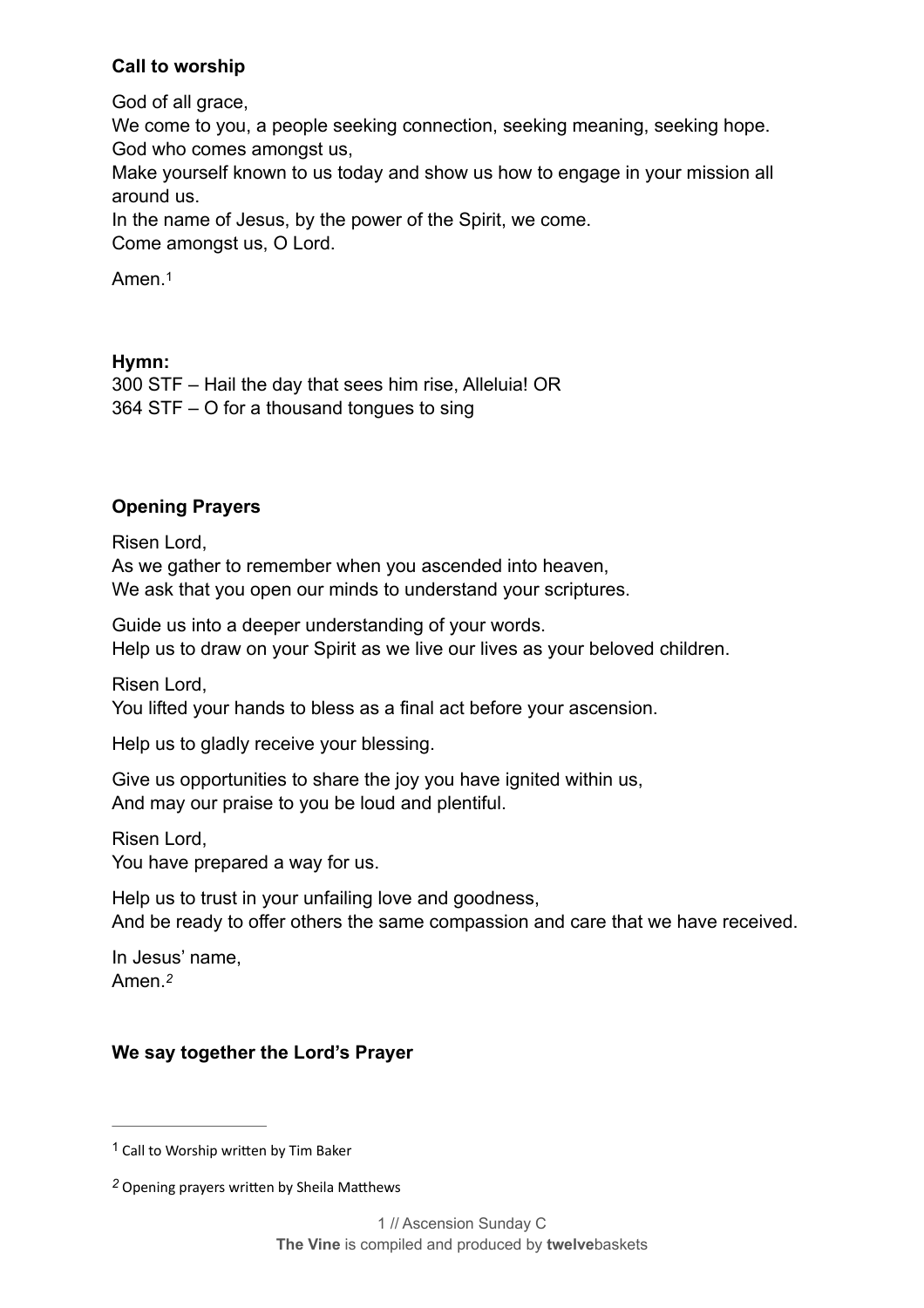#### **All Age Talk**

It's a moment in time – or when time stands still for just a bit. Jesus' followers stand, their eves following his body as it rises into the clouds and out of sight. They remain staring at the sky. It's an ending, but an ending with the promise of a new beginning. Once again, Jesus' friends find themselves in a time of waiting, a limbo, wondering 'what now?'

Have you noticed how, in the gospels, significant things happen on hilltops?

There's the Transfiguration – three disciples get a glimpse of Christ's glory on a hilltop. But then they are told to keep quiet about what they've seen (at least for the time being); a waiting time – 'when can we talk about this? What do we do with this experience?'

And then there's Jesus standing on a hilltop looking over Jerusalem, his heart breaking and lamenting over the place and people he loves who reject his love. He knows that as he descends that hill into Jerusalem he is walking towards his death: but he doesn't turn away... he walks towards it.

Another hill outside the city; a hill littered with crosses. The women who followed Jesus stand below their crucified Lord; the disciples are either scattered or watching from afar. 'What now?' they ask themselves, in desperation.

And a few short weeks later, the disciples follow the risen Jesus to another hilltop. They've spent these weeks seeing him, talking with him, listening to him. Their minds still buzzing from all that has happened - death defeated. 'What now?' they ask, thinking that now God might do the promised thing of bringing about the new heaven and new earth, restoring the kingdom of Israel. But, not yet, says Jesus. The timing for that isn't for you to know, he says. In the meantime, you're my witnesses.

<span id="page-3-0"></span>That's what you're to do now. And with this commission and the promise of the Holy Spirit, Jesus is lifted into heaven.<sup>3</sup>

Hymn: 35 STF – The trumpets sound, the angels sing OR 331 STF - King of kings, majesty

**Readings: Acts 1:1-11; Ephesians 1:15-23; Luke 24:44-53** 

 $3$  Taken from What Now? A Reflection for Ascension by Elizabeth Dunning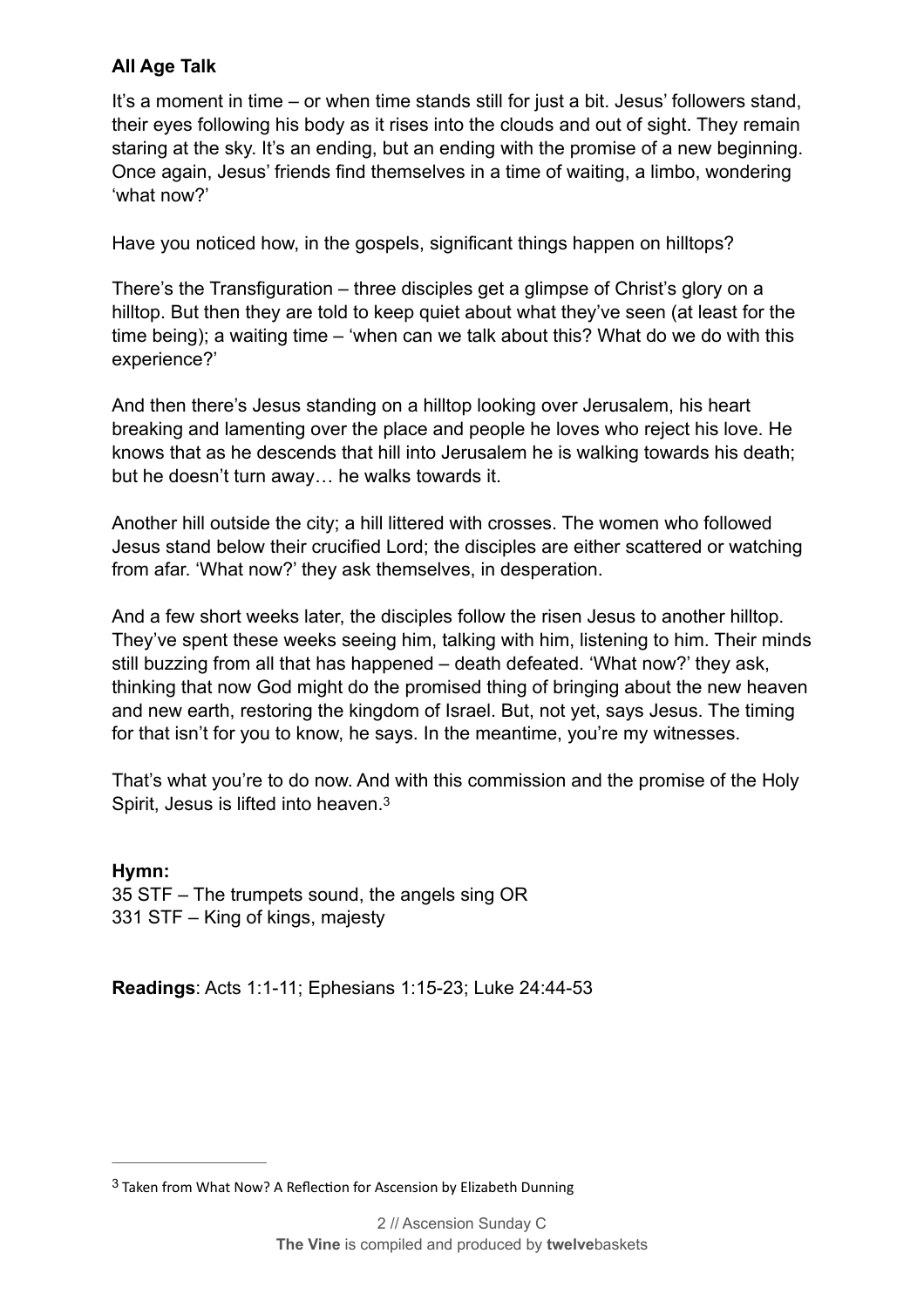#### **Reflections on the reading**

Last year, as part of the Big Church Sing, our friends at All We Can put together the a retelling of some of the key events of the Easter season, including the Ascension. *Featuring Joanna Adeyinka-Burford from Cbeebies, that re-telling features in a short video.*

*If possible, play the Vine Video (downloadable from here: [https://](https://theworshipcloud.com/view/store/twelvebaskets-vine-video-ascension-sunday-16th-may-2021) [theworshipcloud.com/view/store/twelvebaskets-vine-video-ascension-sunday-16th](https://theworshipcloud.com/view/store/twelvebaskets-vine-video-ascension-sunday-16th-may-2021)[may-2021](https://theworshipcloud.com/view/store/twelvebaskets-vine-video-ascension-sunday-16th-may-2021))* 

The ascension is one of the great moments in the Jesus narrative, where we see many witnesses experience a miraculous moment, and a calling – a calling to follow.

Let's listen to N T Wright as he unpicks what this momentous event might mean for us:

First, it is obvious that without the resurrection of Jesus the evangelists would never have had a story to tell. Thousands of young Jews were crucified by the Romans. Very few of them are even mentioned in our historical sources, except as a grisly footnote. Even those who think the evangelists were in fact very clever inventors of large-scale fictions designed to revive a Jesus movement that might not otherwise have survived the death (and continuing deadness, so to speak) of its founder are bound to admit that even within these cleverly designed myths the resurrection plays the vital role in opening the question up again, so that what looked like defeat, like yet another failure of a kingdom-dream, was in fact a victory. The resurrection, in short, is presented by the evangelists not as a 'happy ending' after an increasingly sad and gloomy tale, but as the event that demonstrated that Jesus' execution really had dealt the deathblow to the dark forces that had stood in the way of God's new world, God's 'kingdom' of powerful creative and restorative love, arriving 'on earth as in heaven'.

That is why the bodily resurrection matters in a way that it never quite does, even to the devout who insist that they believe it, if all one is interested in is a kingdom 'not of this world'.

The resurrection is, from Mark's point of view, the moment when God's kingdom 'comes in power'. From John's point of view, it is the launching of the new creation, the new Genesis.

From Matthew's point of view, it brings Jesus into the position for which he was always destined, that of the world's rightful Lord, sending out his followers (as a new Roman emperor might send out his emissaries, but with methods that match the message) to call the world to follow him and learn his way of being human. From Luke's point of view, the resurrection is the moment when Israel's Messiah 'comes into his glory', so that 'repentance for the forgiveness of sins' can now be announced to all the world as the way of life, indeed, as they say in Acts, as The Way. Once we put kingdom and cross together in the manner we have, it is not difficult to see how the resurrection fits closely with that great combined reality.

It is the resurrection that declares that the cross was a victory, not a defeat. It therefore announces that God has indeed become king on earth as in heaven. To understand the Ascension requires that we recall what was said about Israel's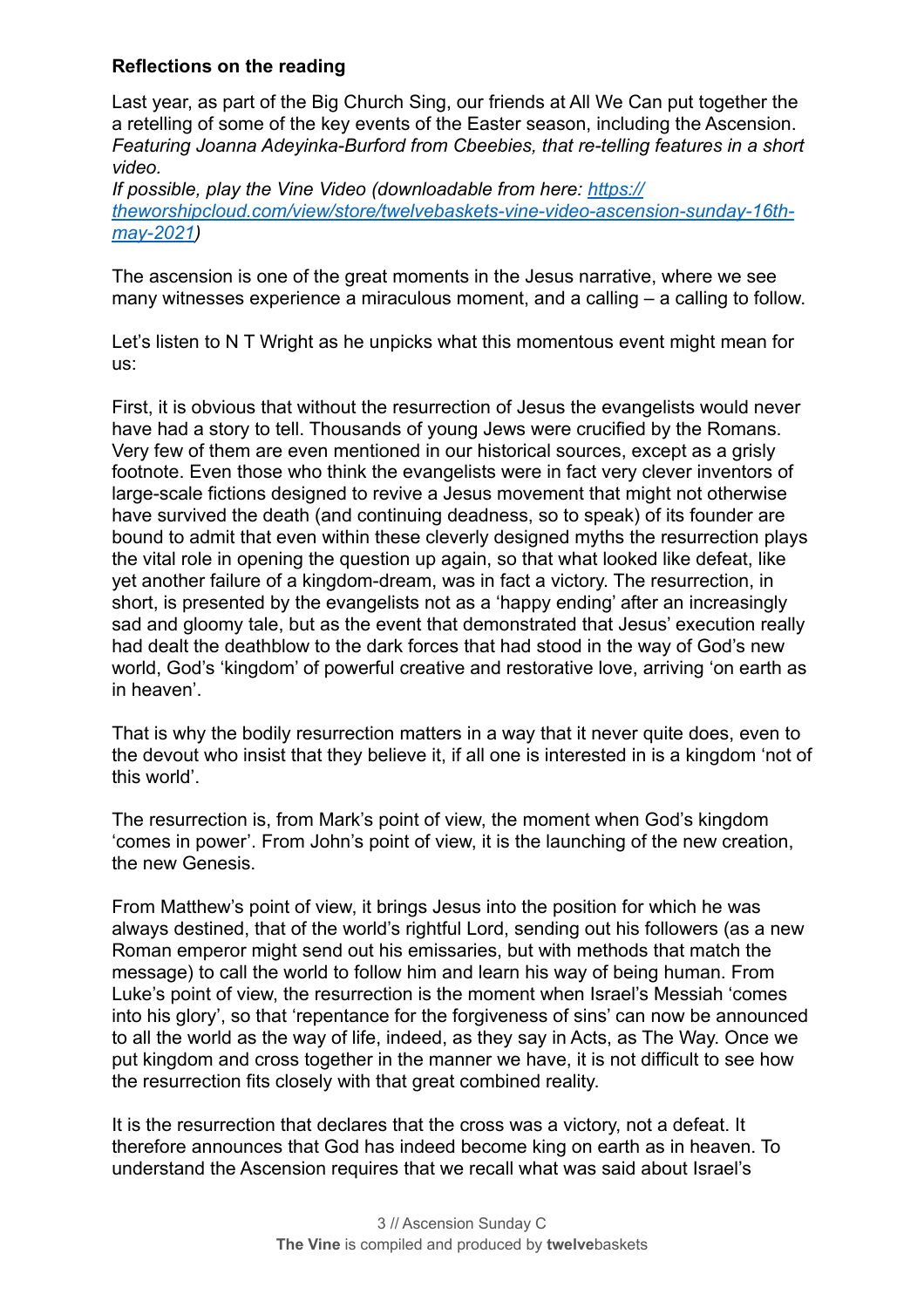Temple theology. The Temple was the intersection between heaven and earth; but now the place of intersection is Jesus himself, who is equally at home in either or both of the twin halves of God's good creation. Luke's Ascension story (John's hint of one, in Jesus' reply to Mary Magdalene in 20.17, shows that he could have told one, had he chosen to do so) is commonly misunderstood, but its proper emphases ought to be clear. Heaven and earth are now joined in the person – in the risen body! – of Jesus himself. But if the Temple was always the sign and the means of the true theocracy, then the Temple-in-person, that is, Jesus himself, is now that sign. The one who sits in heaven is the one who rules on earth.

He therefore sends out his followers, equipped by his own spirit (if the Ascension locates a part of 'earth' in 'heaven', Pentecost sends the breath of heaven to earth), to celebrate his sovereignty over the world and make it a reality through the founding of communities rescued by his love, renewed by his power, and loyal to his name. Jesus' followers, equipped with his spirit, are to become in themselves, individually and together, little walking temples, rescued themselves from sin through Jesus' death, and with the living presence of God going with them and in them.

No wonder the great controversies in Acts 7, 17 and 19 and then the sequence of trials in chapters 20—26 all concern temples. Temple and theocracy are joined at the hip in their new form in the Jesus movement every bit as much as in ancient paganism, on the one hand, or ancient Judaism, on the other. Now, however, because of the cross, theocracy itself has been radically redefined. As Paul would see and celebrate, Jesus has come to his rightful place, claiming the allegiance of every creature in heaven, on earth, and under the earth. But he has come to that place and maintains it by, and only by, his humility and self-giving love.

When, therefore, at the start of Acts, the disciples ask Jesus whether this is the time for him to 'restore the kingdom to Israel' (1.6), his answer is not (as people often suppose) a 'no'. It is a 'yes'. As so often, however, it is a 'yes but':

'It's not your business to know about times and dates,' replied Jesus. 'The father has placed all that under his own direct authority. What will happen, though, is that you will receive power when the Holy Spirit comes upon you. Then you will be my witnesses in Jerusalem, in all Judaea and Samaria, and to the very ends of the earth.'

And that 'witness', as Luke has made abundantly clear, is not a matter of 'telling people about your new religious experience' or of informing them that there is now a new prospect of a much better other-worldly destiny than anything the bleak pagan world had to offer. The 'witness' of Jesus' followers is the message that there is now 'another king, Jesus' (Acts 17.7). It is the witness according to which the temples that presently exist, whether in Jerusalem, Athens, Ephesus or anywhere else, are now to be seen as at best redundant (Acts 7) and at worst a blasphemous category mistake (Acts 17; 19). Jesus is the true Temple, now ruling the world as the one who was crucified; his followers, as Paul would explain more thoroughly, constitute the fuller version of the same thing, so that the dwelling of the living God is now spread increasingly across and around the world, again evidenced not by coercive or violent power, but by the rule of love.[4](#page-5-0)

<span id="page-5-1"></span><span id="page-5-0"></span><sup>&</sup>lt;sup>[4](#page-5-1)</sup> Taken from How God Became King by Tom Wright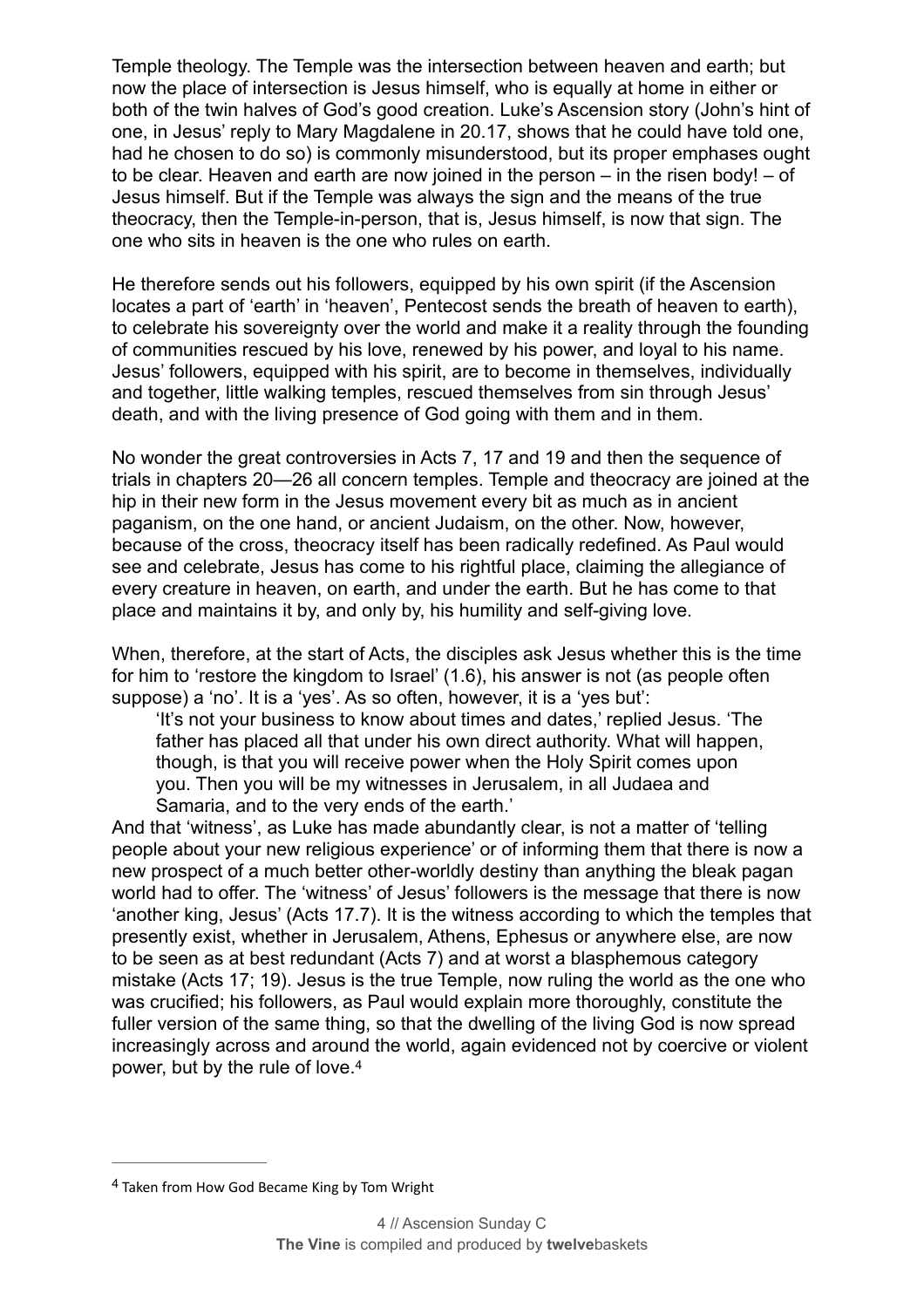### **Hymn:**

348 STF – He is Lord, he is Lord OR 338 STF – There is a Redeemer

#### **What are you being called to?**

So where does all that we have reflected on regarding Ascension leave us?

How can we address the question of the major misunderstandings that have dogged the footsteps of Christian faith for so long? And, since the kingdom is (as Paul says in 1 Corinthians 4.20) not about talk, but about power, how might this begin to translate into the lives of real Christian communities, like the one we are part of here? To put it another way, if this is really and truly the story the four evangelists are telling, is there any way we can retrieve it for ourselves? How might we become true gospel readers, gospel pray-ers, gospel livers in our own day?

If it is true, in some sense that we no doubt still find perplexing, that God really did become king in and through Jesus of Nazareth and supremely through the victory of his crucifixion and the launching of his new world in the resurrection, how might we be brought into this story? What might it look like?<sup>[5](#page-6-0)</sup>

Spend a few moments reflecting on these 'big questions' together in small groups, or on your own.

- <span id="page-6-1"></span>How can we live out the gospel in our own lives?
- How does the story of Jesus' death, resurrection and ascension change how we live today?
- Are we, as a church, living up to the possibilities of this story? Are we sharing this story widely and passionately enough?

#### **Hymn:**

293 STF – All heaven declares the glory of the risen Lord OR 332 STF - Lord, I lift your name on high

#### **Prayers of intercession**

Lord unseen, yet ever near, your presence may we feel.

We pray for all those whose lives are clouded by fear and doubt and fear, for all who have lost faith, for all whose vision has become blurred.

We pray that the church may proclaim and reveal your presence and glory.

That the church may help to lift up the fallen and restore sight to the blind.

We pray for those with strong vision and faith, that they may guide us to you. Christ. King of Glory.

#### Lift our hearts and mind.

We pray for all who have been separated from love ones by war, illness or circumstance.

For those who are searching for loved ones, for all who are lonely and deserted. We remember those whose lives are clouded by tyranny and oppression. All who are anxious about their future and their loved ones.

<span id="page-6-0"></span><sup>&</sup>lt;sup>[5](#page-6-1)</sup> Taken from How God Became King by Tom Wright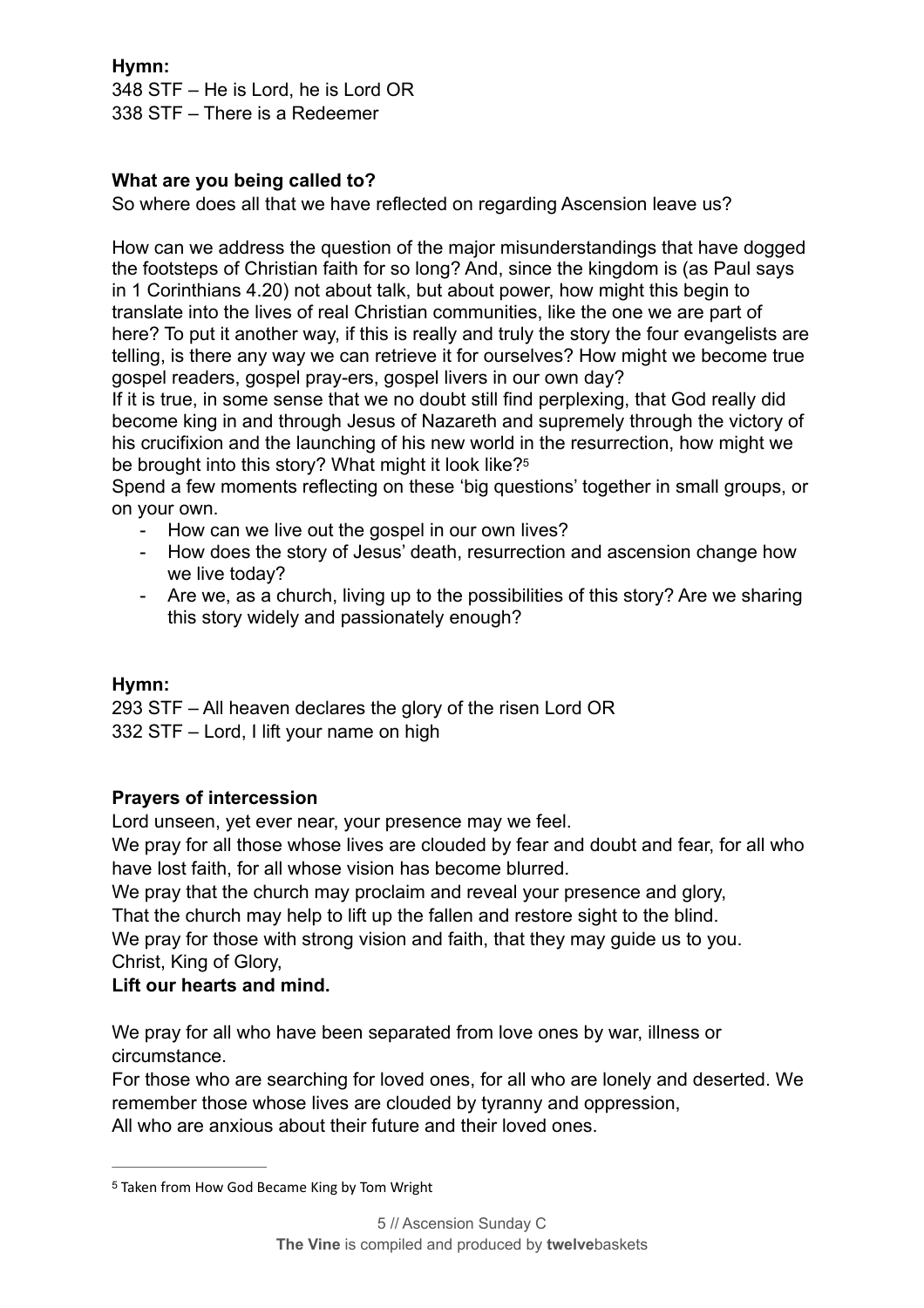#### Christ, King of Glory, **Lift our hearts and mind.**

We give thanks that you are with us always. May we be at home with you in our homes; Let our dwellings reflect your love and glory. We pray for our families and neighbours, For all our friends, especially those we seldom see. Christ, King of Glory, **Lift our hearts and mind.**

We remember all who feel broken-hearted or dis-spirited, All who are down and need someone to uplift them. We pray for all who are chronically ill and all who care for the terminally ill. We remember friends and loved ones in their troubles. Christ, King of Glory,

#### **Lift our hearts and mind.**

We rejoice that you have ascended into glory and have opened the kingdom of heaven to all believers.

As you came to lift us out of darkness into eternal light, and out of death into life eternal

We pray for all who are bereaved and mourn.

Christ, King of Glory,

#### **Lift our hearts and mind.**

<span id="page-7-2"></span>Amen <sup>[6](#page-7-0)</sup>

#### **We will now take up the offering.**

#### **Blessing the offering**

God of all grace, on this Ascension Sunday, we give thanks for all we have received, and we offer these gifts to you.

May we, and all who are responsible for the stewardship of these gifts, discern how they, and each of us, can play our part in bringing about a better, safer, fairer world. May your Kingdom come. May your will be done, O Lord.

<span id="page-7-3"></span>Amen<sup>[7](#page-7-1)</sup>

### **Hymn:**

319 STF – Christ triumphant, ever reigning OR 313 STF – Thine be the glory

<span id="page-7-0"></span>[<sup>6</sup>](#page-7-2) Taken from Glimpses of Glory by David Adam

<span id="page-7-1"></span><sup>&</sup>lt;sup>[7](#page-7-3)</sup> Additional prayers by Tim Baker